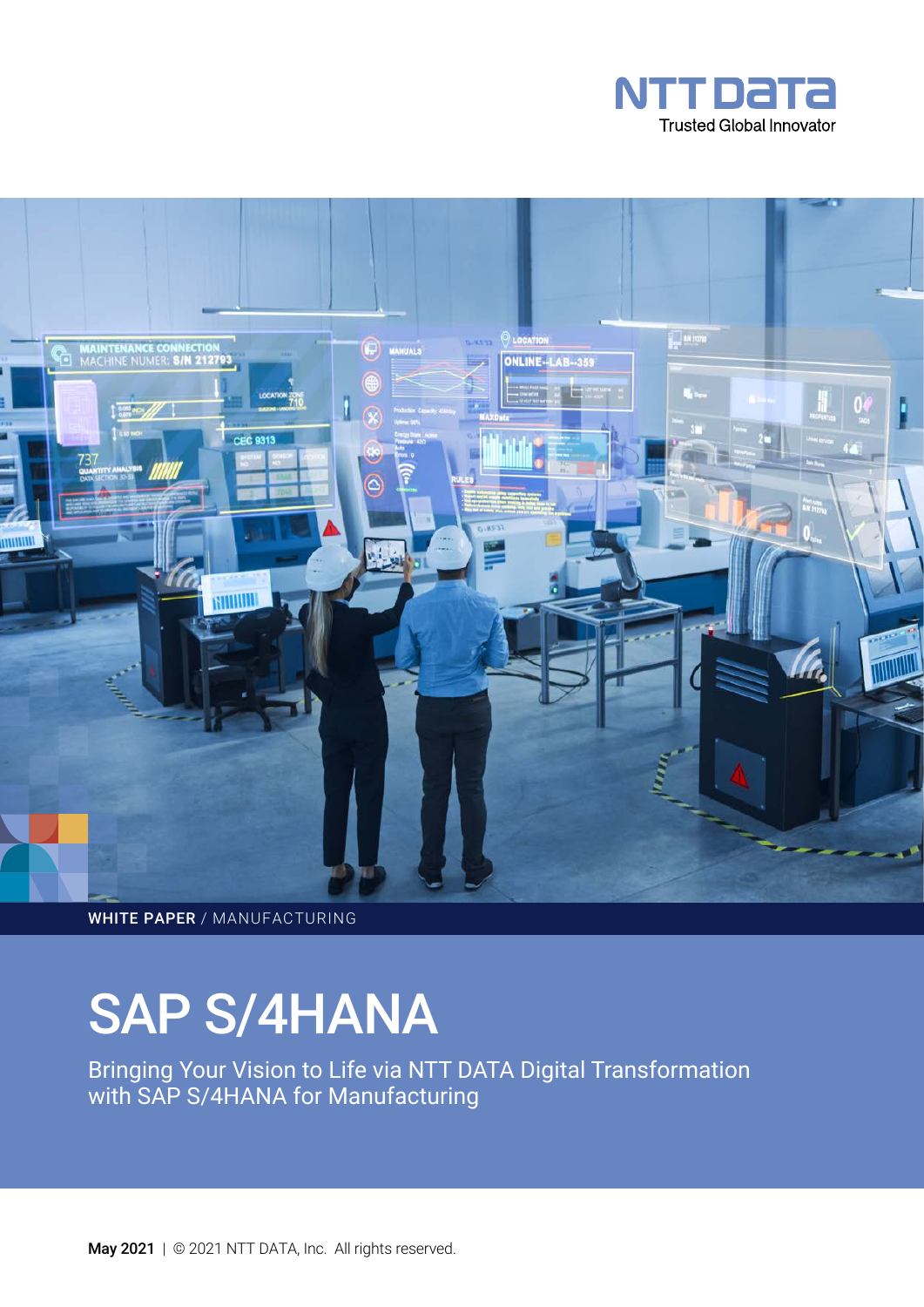

# Table of contents

| 1. Introduction                                                                                 |    |
|-------------------------------------------------------------------------------------------------|----|
| 2. Our SAP S/4HANA Experience<br>for Your Success                                               |    |
| 3. Your Challenges - Our Support                                                                | 6  |
| 4. NTT DATA's Intelligent Business Suite (IBS) -<br>A Packaged Solution for Your Implementation | 10 |
| 5. Use Cases - SAP S/4HANA<br>with Enabling Technologies                                        | 12 |
| 6. Use Case - SAP S/4HANA<br>based End-to-End Process Optimization                              | 15 |
| 7. References                                                                                   | 16 |
| 8. NTT DATA - Your Trusted Global Innovator<br>for Your SAP S/4HANA Digital Transformation      |    |
| 9. About the authors                                                                            |    |

Follow Us: [NTT DATA](https://www.linkedin.com/company/ntt-data-deutschland-gmbh/) 

Visit us at: [de.nttdata.com](https://de.nttdata.com)

Connect with our experts: [Torsten.Albrecht@nttdata.com](mailto:Torsten.Albrecht%40nttdata.com%20?subject=)  [Christian.Seider@nttdata.com](mailto:Christian.Seider%40nttdata.com%20?subject=)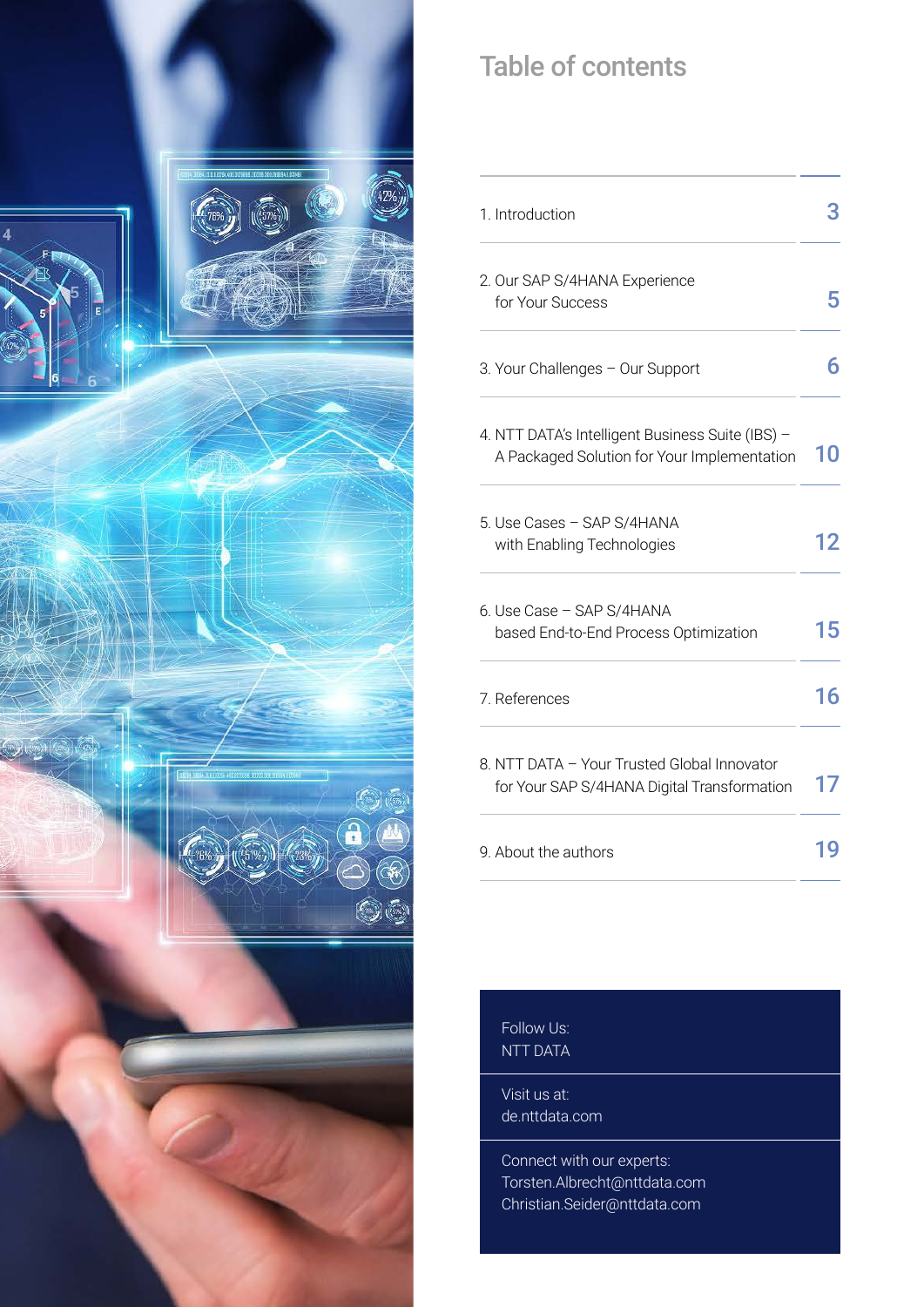## <span id="page-2-0"></span>1. Introduction

Flexibility – one of the Top Challenges for Every Business in the Manufacturing Industry



» The pace of change has never been this fast, yet it will never be this slow again.«

Justin Trudeau, Canada's Prime Minister

"The pace of change has never been this fast, yet it will never be this slow again." The quote of Canada's Prime Minister Justin Trudeau at the World Economic Forum 2018 has once again proven absolutely to the point before, during and after COVID-19 crisis. The ambitious and fast increasing customer expectations are putting all enterprises under huge pressure to innovate and introduce new ways of customer experience and newly engineered products and services. Each B2B company, however, should recognize and adapt trends from the B2C area into the B2B speedily. That said business models are required to change, adapt e. g. in the area of product updates, post-purchase change of configurations and newly introduced particularly in the area of product or add on services. While the number of products, services are increasing i. e. innovations cycles to be shortened, it becomes essential that flexibility to adapt fast is one of the top requirements for every business in the Manufacturing industry in a time of fast disruption.

#### Digitization and automation for more flexibility.

Our vision for a future high-performance enterprise is adapting at speed and scale of business models, leading innovative customer experience, highly

efficient and profitable business powered by digitalization and automation and finally flexible and resilient in business operations.

Change in the Manufacturing Industry. The journey to the future intelligent enterprise is characterized by typical areas of change. Depending on the type of business it might be a silent and steady but constant process. Only in rare cases disruption happens overnight: Agfa has been disrupted by digital storage and digital cameras overnight, one of the profiteers of this time Olympus has been now disrupted in the area of small compact digital cameras by smartphones. As such in the classic Manufacturing industry disruption happens in smaller subtle steps, which makes it even harder to act in advance and more challenging to convince everybody to evolutionize or revolutionize products, processes, and business models.

Don't wait, just start. However, the crucial point is that companies' negative impact and potential investments to change later or cost of later turnaround will be significantly more challenging, risky and money intense as lost market share or market segments will be conquered by the competition.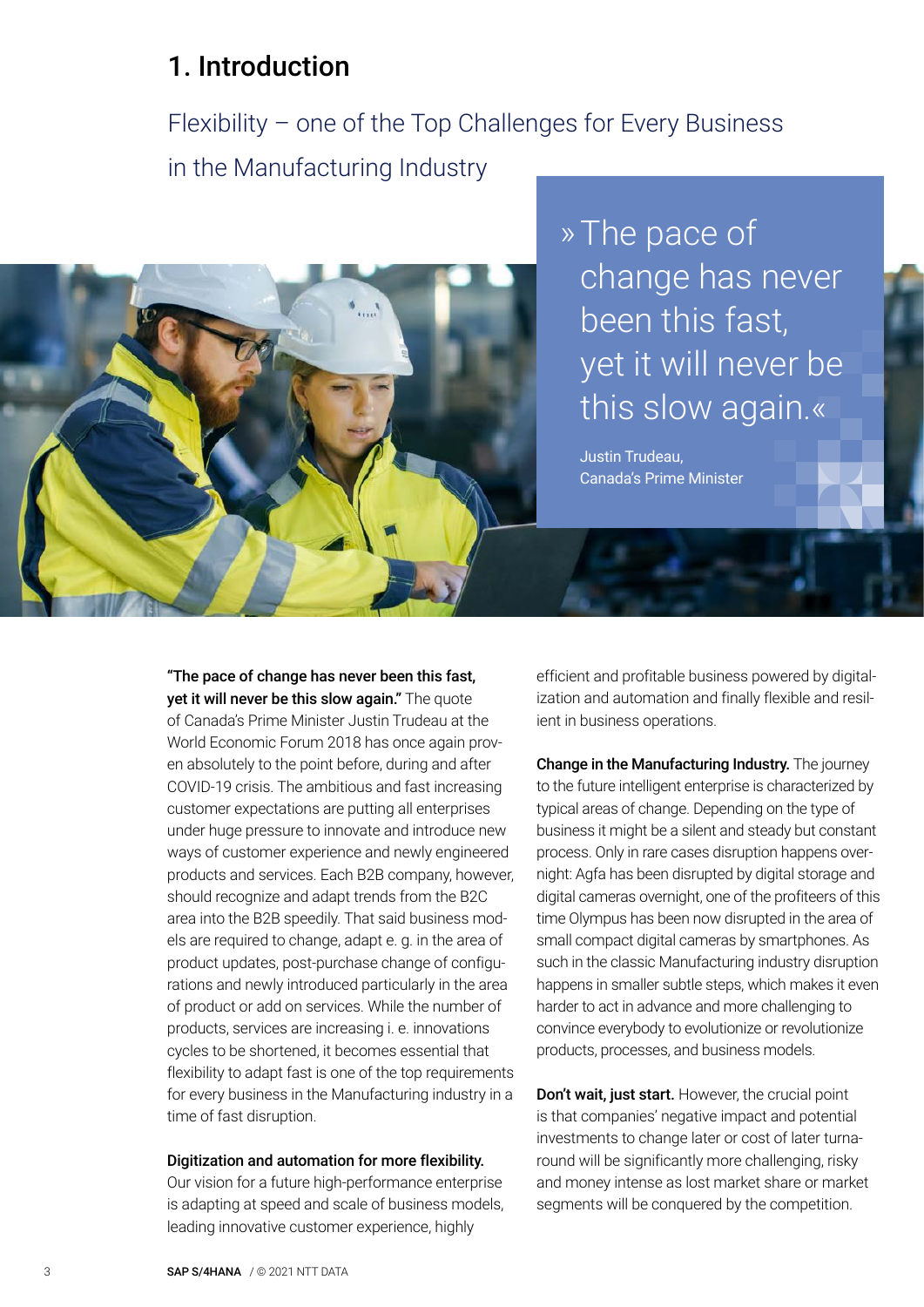What value adds SAP S/4HANA? How are business and technology transformations being successfully conducted?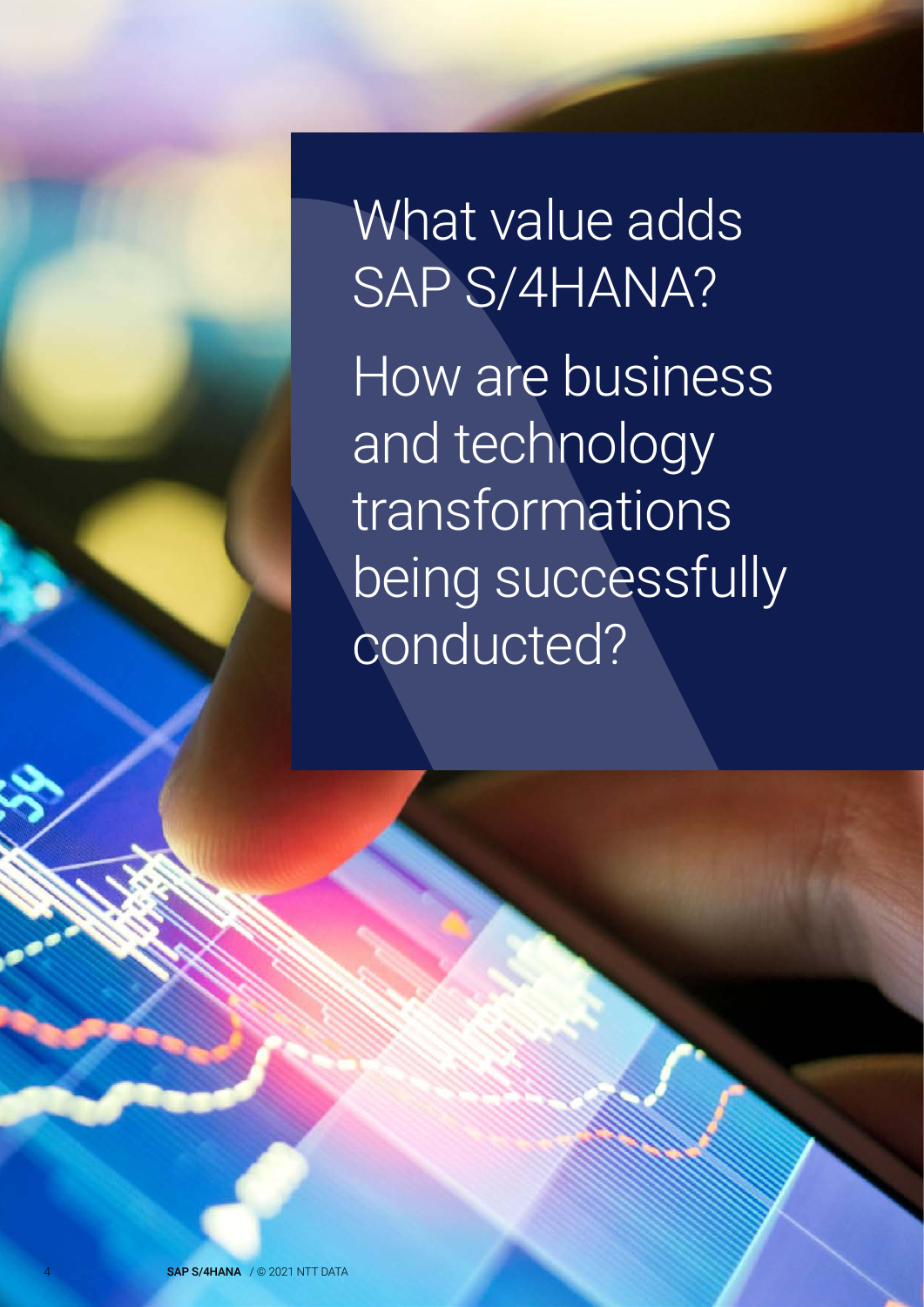## <span id="page-4-0"></span>2. Our SAP S/4HANA Experience for Your Success

Based on our experience as one of the frontrunners of digital transformation with SAP S/4HANA and having almost 100 SAP S/4HANA projects successfully completed, let us look on the cornerstones to achieve your program objectives and sustainable future ready processes and systems:

**Business Strategy**  We help you identify the value of migrating to SAP S/4HANA in the new digital global economy, so you can build the best business case to justify your investment.

Our award-winning SAP experts possess deep industry experience, management consulting and technical know-how to ensure a smooth, seamless transition to SAP S/4HANA.

Business Transformation. With a combination of management consulting and IT expertise as well as our compelling SAP S/4HANA use cases, our SAP experts illustrate how SAP S/4HANA can support and furthermore improve your business. The decision to convert your existing SAP system to SAP S/4HANA or implement using a Greenfield approach is based on several factors. We can help clarify your options. Conversions tend to have shorter timelines and a smaller change impact and provide a seamless transition to a SAP S/4HANA environment. Re-implementations provide the opportunity for a fresh start, such as by reducing custom code, streamlining the design, and reducing support costs. We can support you sort out the details and make the best choice for your business.

**IT Transformation.** Once the decision is made, we build a business case, ROI study and a deployment roadmap for SAP S/4HANA designed to accelerate business case development, producing a stable plan demonstrating risk reduction and planning stability to help you gain executive approval. Reduce risk by using our cloud-based proof of concept technology in our Innovation Lab before you make a financial commitment to deploying SAP S/4HANA. Test current and future SAP S/4HANA application, perform a fit gap assessment and benchmark performance. We provide greenfield, brownfield and selective data transition implementations for customers who want a fresh start with SAP S/4HANA, leveraging latest methodologies and SAP-certified industry templates.

We also provide hosting and infrastructure services for SAP S/4HANA through our onsite, near-shore and offshore resources and our global network of data centers, including hosting, maintenance, infrastructure support and monitoring.

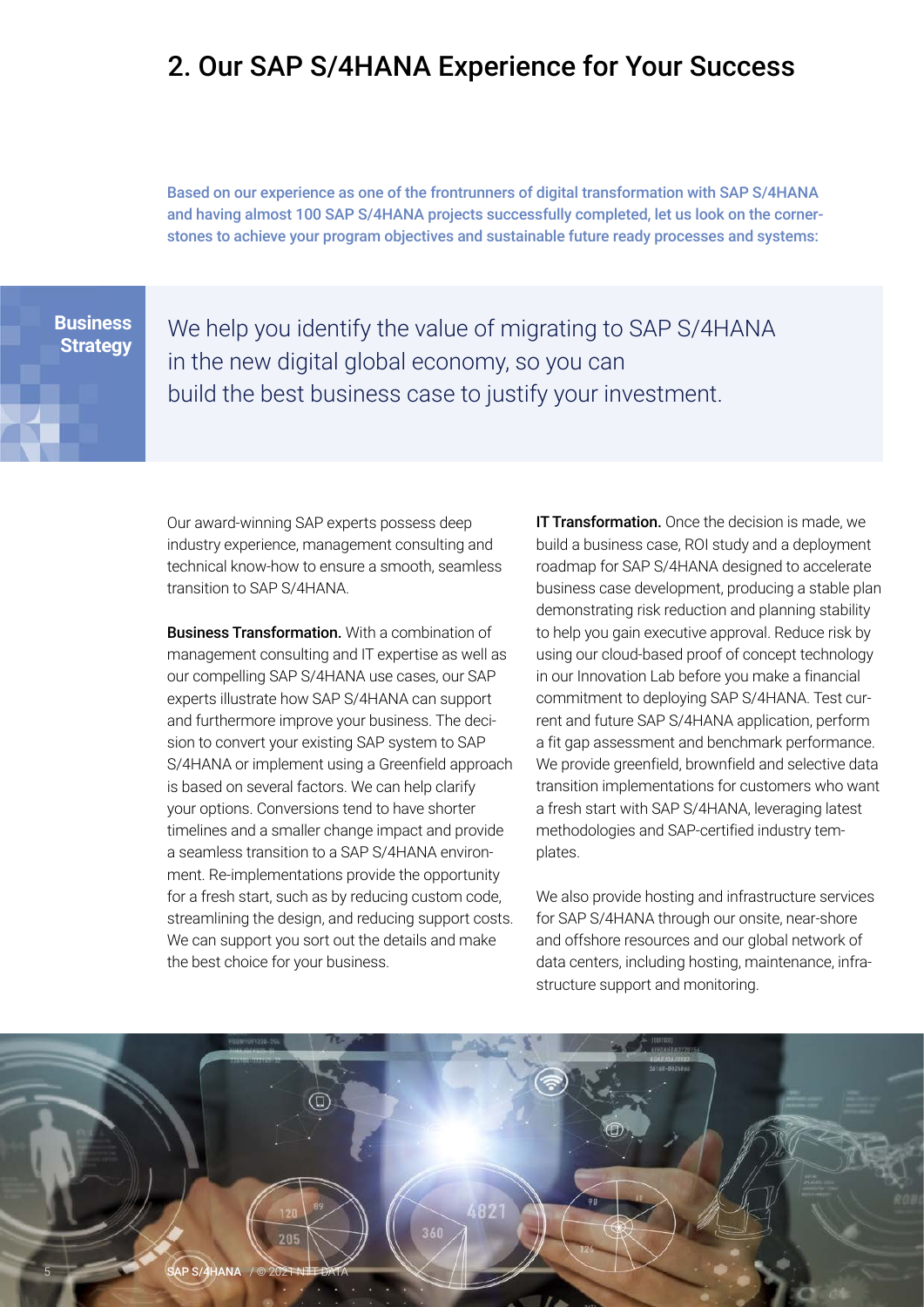### <span id="page-5-0"></span>3. Your Challenges – Our Support

#### Your Request Nº 1

#### **Flexibility**  $\Box$

#### Lean processes for fast

(re)action. Flexibility as one of the key objectives of the architecture and design principles is in essence only possible with simplified, harmonized, and standardized processes across the company. Simplified in terms of lean processes with minimal possible process steps to produce the desired results, harmonized meaning minimum number of process variants and finally standardization, using to a maximum extend SAP customizable function and features and RICEF-Ws (= Reports, Interfaces, Conversions, Enhancements, Forms and Workflow).

#### Our Offering for More Flexibility

Simplification of processes with Process Mining. One of the key elements to achieve of the above is Process Mining: Understanding processing bottlenecks, process variants number and complexity, the ability to simulate process accelerations and the ability to document and control process flows during Test, Deploy and Run qualifies Process Mining a powerful tool for successful transformation.

Process Mining with NTT DATA. Our NTT DATA Process Mining offering powered by Celonis and Signavio reveals process durations, bottlenecks, complexity and number of variants – with our time-boxed approach, we concentrate on the major processes with the highest lever for the organization: Effective Order-to-Cash, Forecast-to-Fulfil and Engineer-to-Launch reveal typically the highest potential of value-add whereas Record-to-Report and Purchase-to-Pay can even severe for quick-wins.

Harmonization and standardization with our Intelligent Business Suite (IBS). Harmonization starts with setting the standard and in contrary to the past does not mean to have all process variants incorporated. Our Business Suite for Manufacturing visualizes the standard customized processes in SAP S/4HANA, with live experience for users and developers, which fosters lean processes design and increases acceptance by early "look & feel" already on the latest technology stack and User Interface. Built-in quality and efficiency is served by pre-written use-cases, existing business process master list for SAP S/4HANA (Business Process Master List (BPML)), project lifecycle assets such as pre-set in confluence, Jira or solution manager and finally test scripts.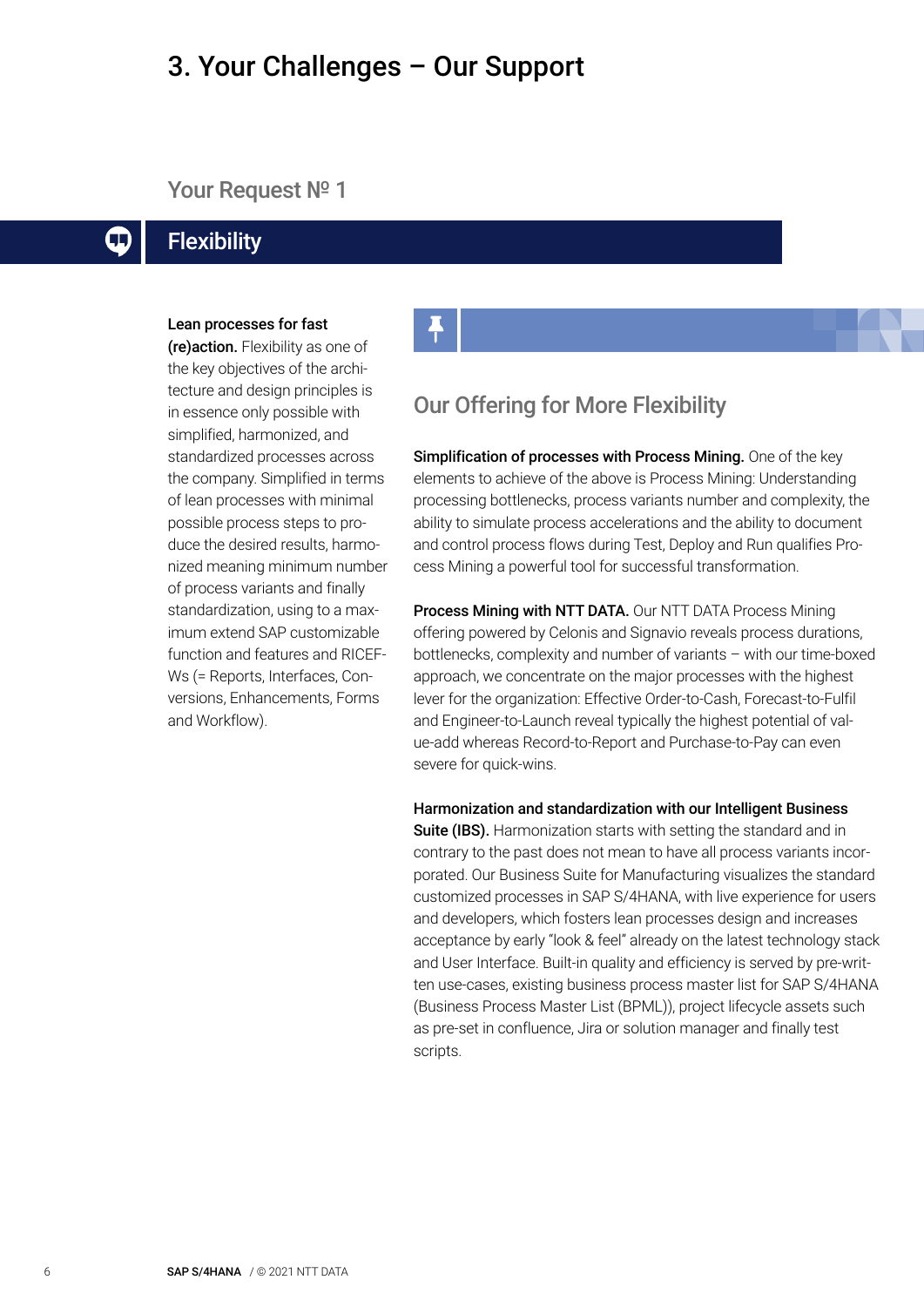#### Your Request Nº 2

#### **Change**  $\mathbf \Pi$

Enablement first strategy. Visualizing process flows is another enabler to overcome resistance of change. It is one element of an Enablement First strategy for both business and IT covering and detailing business process and SAP S/4HANA Technology from a general and UI/UX end-user perspective to establish a profound knowledge standard and fundamental understanding in the organization. The war of talent is still ongoing, and we strongly believe in enablement, unleashing the potential of every employee instead of frustrating and holding up peers and the program.

#### Our Offering for a Successful Change: SAP Trainings for Business and IT and More

NTT DATA Academy for practical SAP knowledge. "User buy-in" from day 1 is mostly known as key success factor, but still the most named number one reason why digital transformations failed in the past – not technology. Apart from a clearly articulated vision and formulating "why" the transition is key for the enterprise, change management and enablement has to be on top of the agenda from Day 1. We have a leading and proven Change Management practice covering all aspects of change and are one of the few advisors offering SAP Trainings for business and IT as a stand-alone service unit for our clients. Following our philosophy every team-member is most valuable and contributes in the best way to success, we ensure a profound knowledge of SAP, process and methodology know-how. Our established and in the market known NTT DATA Academy serves as the professional training and enablement center for our clients.

Profit from other consciously different industry. Learning in general has another aspect apart how to achieve lean processes and getting familiar with SAP S/4HANA. Profit from other consciously different industry or combine formerly separate industries fosters the creation of new business models, extends the horizon of employees and is a tipping point of being and becoming a disruptor and not being disrupted. In manufacturing we explicitly bring in our expertise in the telecommunication, software and automotive industry for new connected products and services as well as to move to an extended service model and unleashing the potential of ever more software-driven products.

Connected assets and services. We have a strategic view and setting dedicated focus on industry trends and disruptive factors e. g. in Software & High-Tech/Manufacturing. Our manufacturing offerings are answering how connected assets and services can be realized. Personalization is achieved in B2B context providing an B2C experience and introducting new subscription-based business models depending on how services for customers are designed and executed. This is supported by an end-to-end solution of SAP S/4HANA and C/4HANA platforms.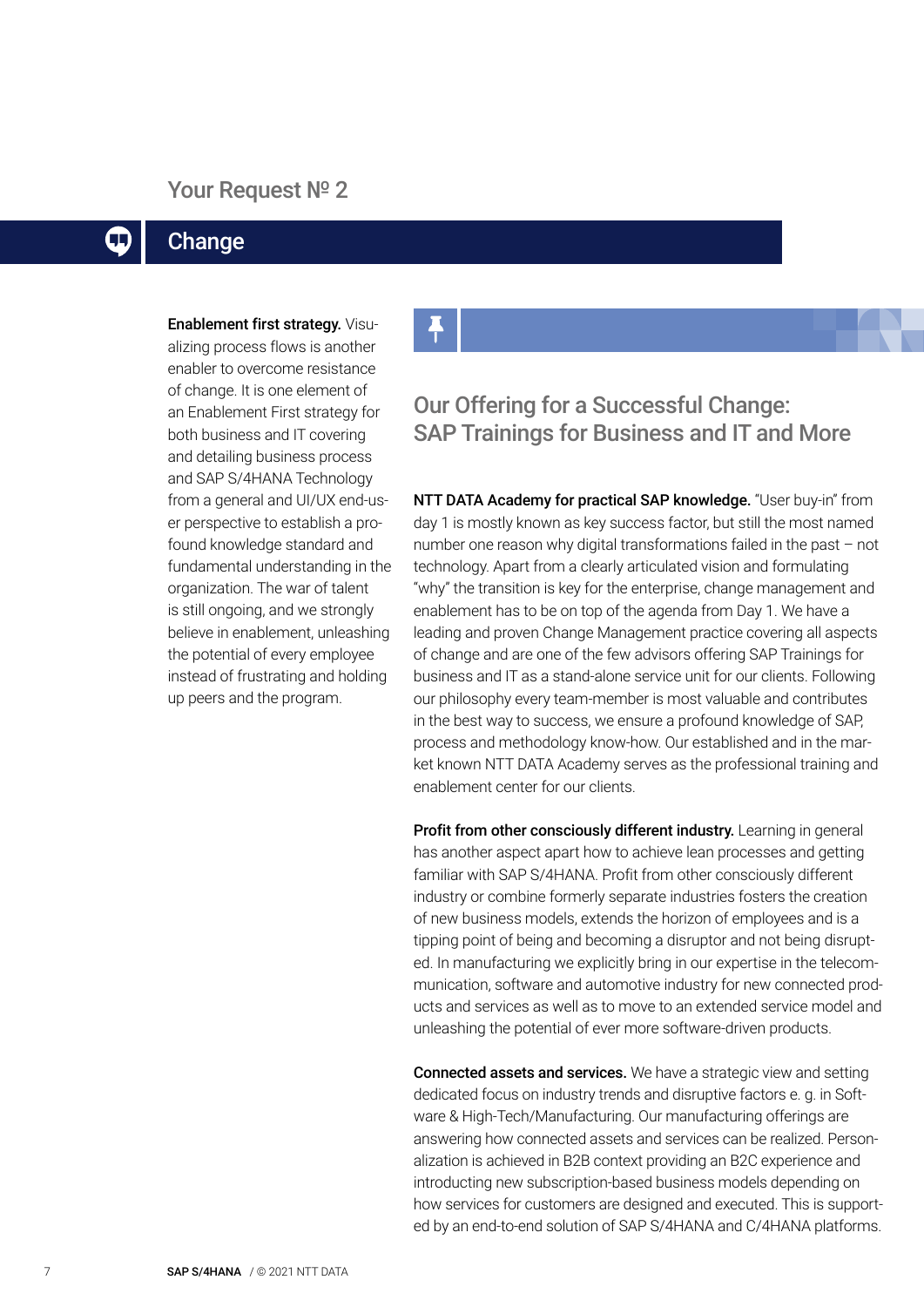#### Your Request Nº 3

#### Automation  $\Box$

Transformation to an intelligent

enterprise. Putting all aspects together enriched by the mindset of rigorous automation to a maximum economically reasonable extend creates a new level of efficiency, financing new business models or an ever-growing number of products, contributing to the trend of personalization and individualization by new customer behavior and expectations. The latter requires a consequent digital end-to-end and digital first mentality. New technology such as cloud computing, real-time artificial intelligence and analytics ensure to turn an efficient process into an intelligent process and finally intelligent enterprise by built-in analytics and recommendation i. e. decision engine.

Our Offering for Automation: Analytics, Robotic Process Automation (RPA), Artificial Intelligence (AI) and Machine Learning (ML)

Thought leadership and digital first. NTT DATA's DNA is innovation and R&D with a special focus on Analytics, Robotic Process Automation (RPA), Artificial Intelligence (AI) and Machine Learning (ML). Designing processes end-to-end with our key design principle digital first i. e. no-touch digitalization we bring your process excellence and degree of automation to the next level, setting the foundation to become a high-performance business and ensuring up- and downwards scalability.

Making innovations reality. Intelligent processes, by enabling fast and rule-based decision making by the system ensure fast response and resilience in times of uncertainty. One of the key capabilities for intelligent processes is apart from analytics the ability to introduce and bring innovation to the hands-on processes in manufacturing i. e. in product development and management, logistics and products and service – connectivity of products and assets plays a major role.

As NTT DATA we combine SAP in-depth knowledge, analytics, and data science as well as technical state-of-the-art telecommunication capabilities as it is in our DNA and part of the Name Nippon Telegraph & Telecommunications (NTT) DATA.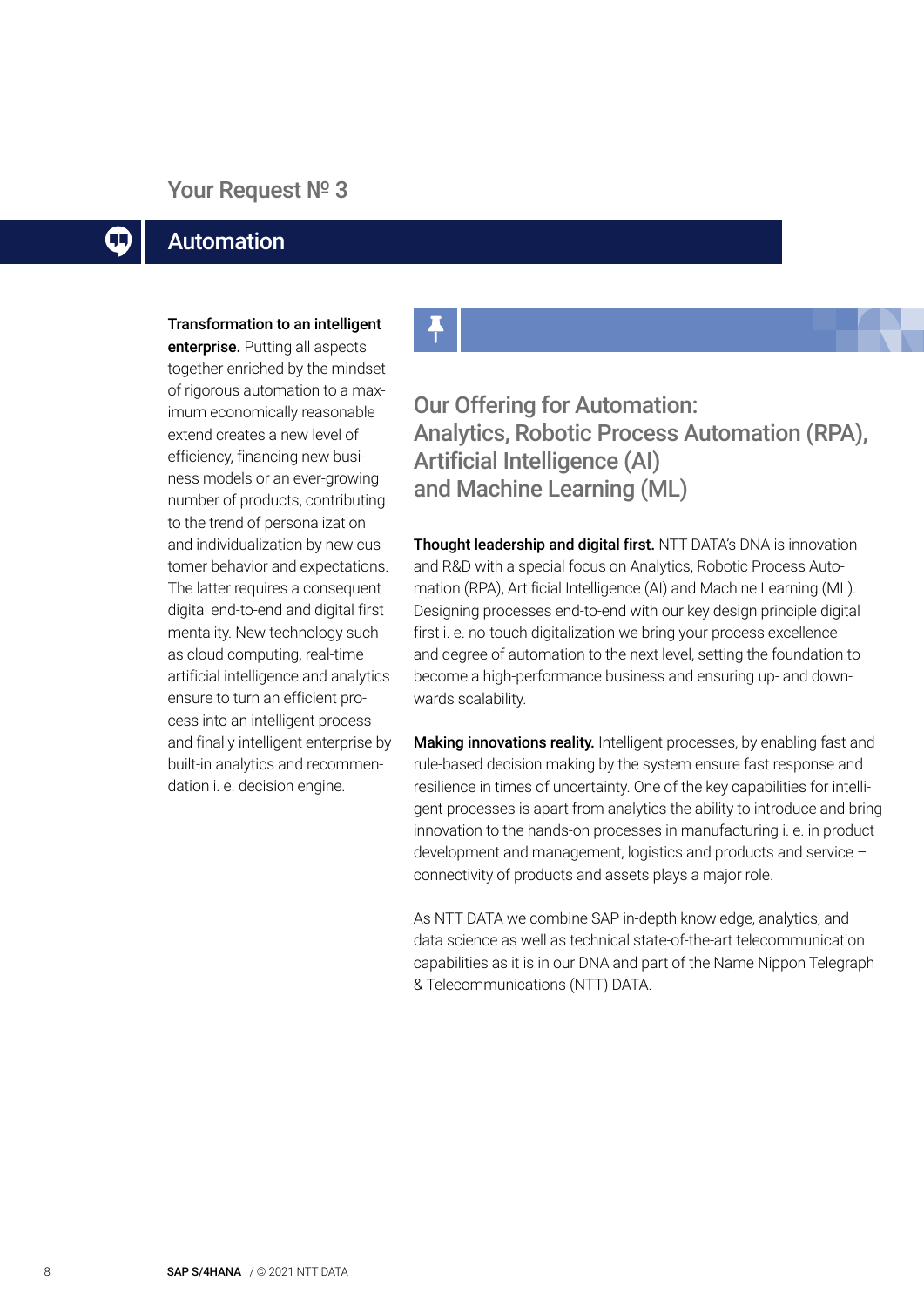#### Your Request Nº 4

#### Program Management and Delivery  $\Box$

Program execution and high-quality program management and delivery is the backbone of successful SAP S/4HANA transformations. Here it is important to look for a company as a partner that has already successfully completed a series of migrations to SAP S/4HANA. Because such mammoth projects need the right methodical approach. Agile is a must here.

Based on SAP Activate, we have created an advanced NTT DATA SAP S/4HANA Transformation Methodology with built-in experience of almost 100 completed SAP S/4HANA projects and adapting the advantages of Agile in the context of large-scale SAP programs. NTT DATA is quality leader of 100 % recommendation rate from SAP S/4HANA clients and leading client satisfaction scores at all our major DAX engagements.

### Our Offering for Program Management and Delivery: Advanced Transformation Methodology

SAP S/4HANA Safeguarding Digital Transformation. In case you have already started your journey to SAP S/4HANA with a different vendor, you can still benefit from our experience and high quality via our offering: SAP S/4HANA Safeguarding Digital Transformation. As the program volume is at significant size and therefore the financial risk but also operational risk significant as well, our Quality Assurance packages serve as our insurance to be and stay in quality, on-time and on-budget, providing dedicated program, methodology, acceptance, and architectural reviews comparable with an external auditor and expert report per milestone and sub milestone building a house.

#### SAP and non-SAP

Key success factor of SAP in the past and presence is the ability to provide an end-to-end process flow, providing standardized and proven process configurations, newly empowered and enriched with a leading front-end user experience, performant in-memory technology to enable real-time analytics and decision-making across enterprise functions covered in SAP S/4HANA such as finance and controlling, procurement, production, logistics, human resources up to marketing, sales, service and commerce covered in SAP C/4HANA.

Pure SAP Services providers often miss the opportunity to create lean and efficient systems, being captured in an SAP-only World. As NTT DATA we focus on customer outcomes, being able to find the most efficient and suitable setup with and based on SAP as well as non-SAP. Our manufacturing clients in particular benefit from non-SAP ecosystem assets which we integrate with SAP's digital core.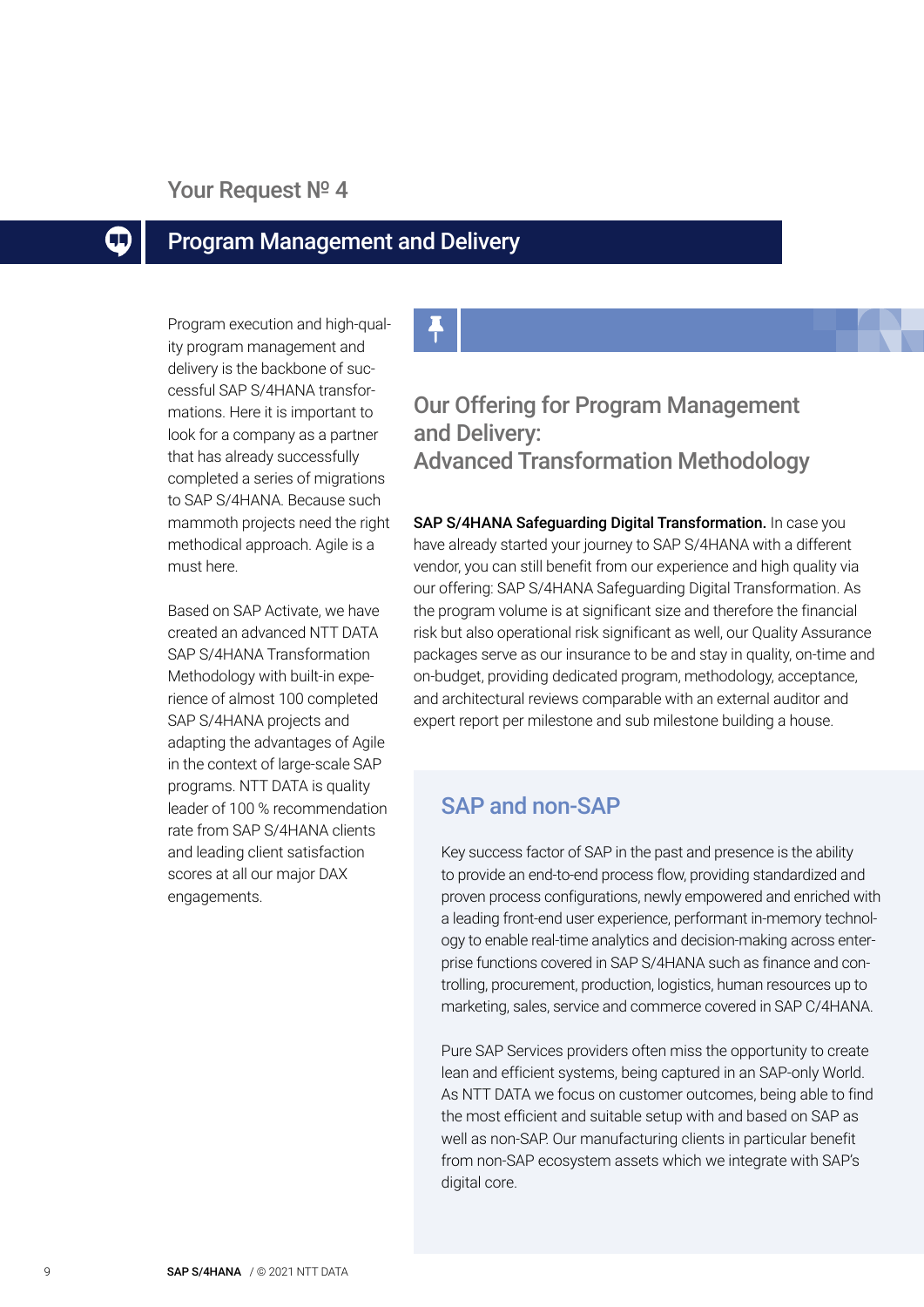# <span id="page-9-0"></span>4. NTT DATA's Intelligent Business Suite (IBS) – A Packaged Solution for Your Implementation

NTT DATA has developed a whole suite to facilitate the business and technology transformation to SAP S/4HANA efficiently and sustainably in terms of acceptance and ensuring maximal flexibility and agility of the future solution. The suite consists of assets along the whole project lifecycle. Starting with pre-written user-stories, a holistic business process master list (BPML) for manufacturing and automotive up to a pre-configured system being able to show SAP Standard along the end-to-end processes as well as industry specific extensions. Finally having pre-build test-scripts and further deployment relevant material. IBS serves as accelerator for process harmonization and system standardization, proof-of-concept system, demo, concrete validation system for special cases or putting innovations in concrete process context.



# **Why NTT DATA ?**

#### Experienced.

437+ successfully realized SAP S/4HANA projects and Global Center of Expertise for SAP S/4HANA

Fast. Short project runtime

Reliable. ≈ 16.500 skilled SAP consultants

#### Flexible and Expandable.

Choose your baseline package and add options according to your specific needs

High Quality. Excellent delivery from planning to go-live

Future proof. Use the advantages of the SAP Digital Core right now

#### Professional.

Project activities are supported by project management with set of templates, project plan, Activate Methodology and accelerators, RACI matrix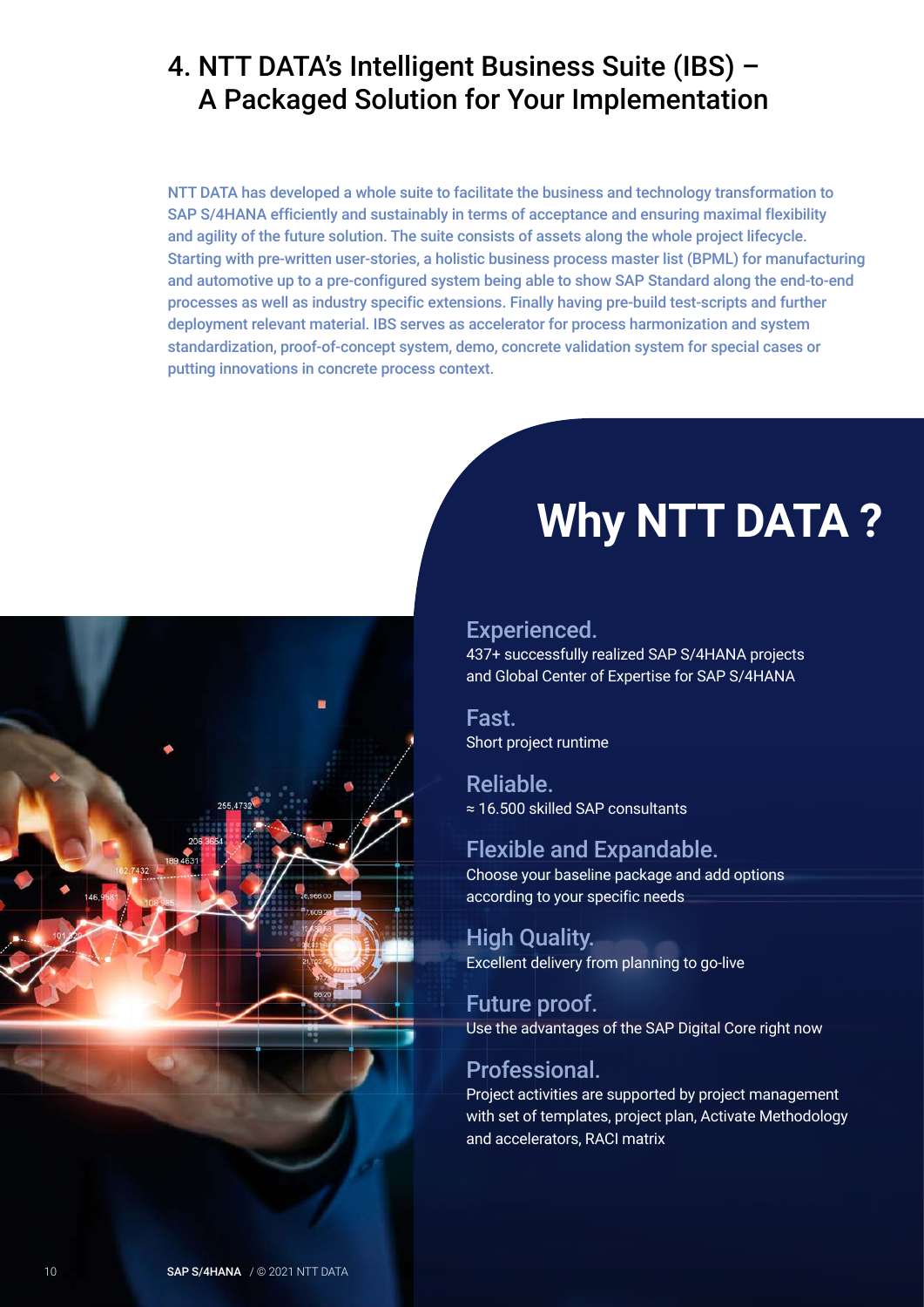

#### Offering Includes

- Project Management across the engagement
- Functional Consulting / Implementation of Best Practice Processes for: Core Finance / Sales / Inventory / Procurement
- Relevant standard reports, Fiori applications, and roles
- **Complete documentation** including process flows and test scripts
- Installation of new, three tier SAP S/4HANA ERP landscape plus Fiori Frontend server (excluding infrastructure/hardware) for On-Premise / Hypercloud

#### **Benefits**

- Based on standard SAP Best Practices for an "out of the box" solution
- Leverages accelerators to streamline implementation
- Available for different deployment models depending upon your needs

#### Figure 1: SAP S/4HANA Best Practice Accelerator

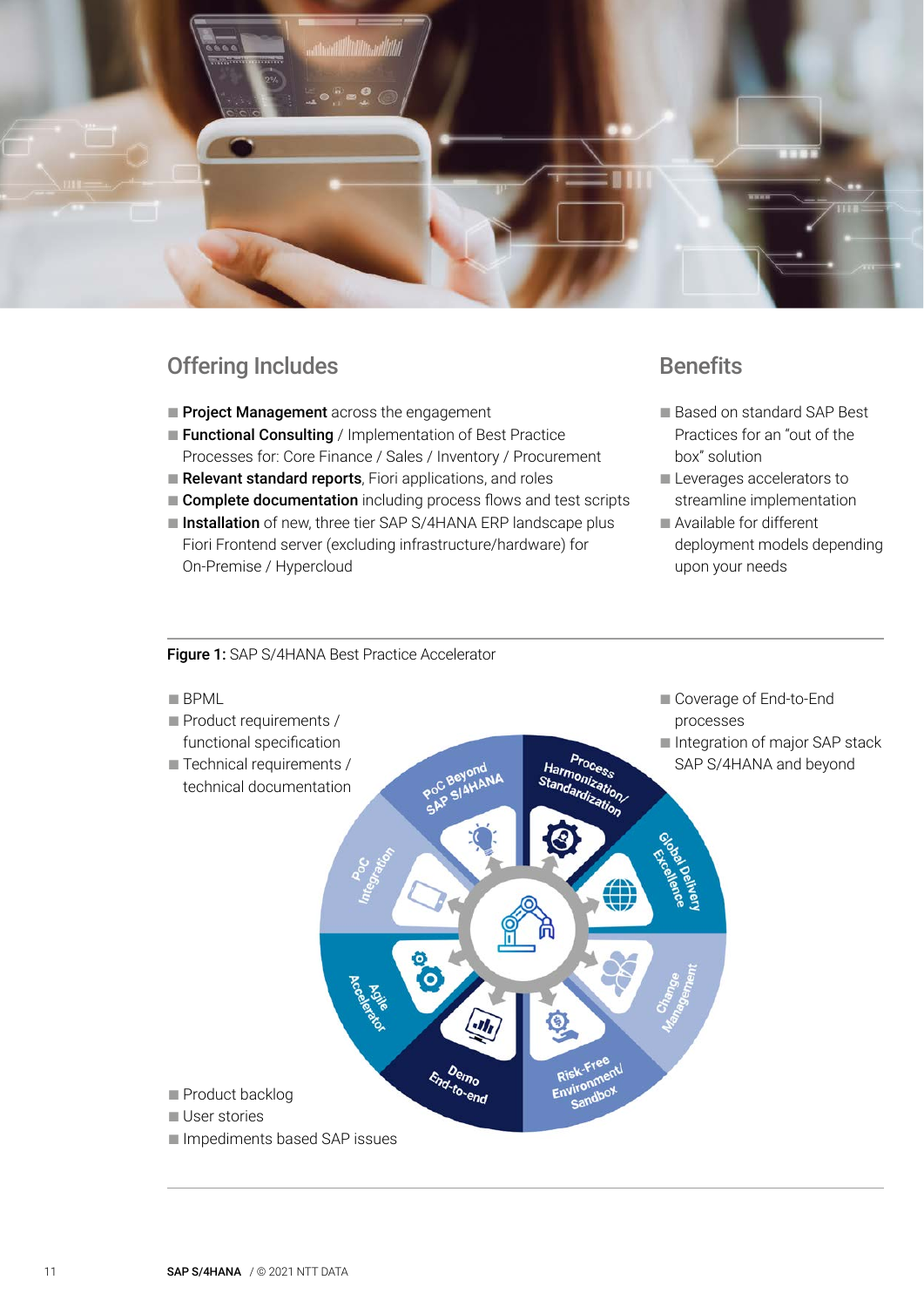# <span id="page-11-0"></span>5. Use Cases – SAP S/4HANA with Enabling Technologies

|                     | <b>Master Data</b>                                                                                                                                                                                                                                                                                            |
|---------------------|---------------------------------------------------------------------------------------------------------------------------------------------------------------------------------------------------------------------------------------------------------------------------------------------------------------|
| Challenge.          | Manual data creation and change leads to duplicates and incorrect data sets.                                                                                                                                                                                                                                  |
| Solution.           | Reshaped and RPA based master data creation and change process with AI infused verification component.                                                                                                                                                                                                        |
| Description.        | The bot will verify if received data is complete based on mandatory criteria's as well as correct based on<br>verification with external data bases e.g. the credit agency "Creditreform" (Crefo) or the commercial register.                                                                                 |
|                     | If the data is both complete and correct the bot will check existing master data entries to ensure that<br>no entry exists already and create the data set. Existing entries will be handed over to the AI component<br>for further analysis, rated and handed over to human supervisor for final evaluation. |
|                     | Upon completion the bot reports back to the human supervisor via email. Change of master data<br>will be handled accordingly.                                                                                                                                                                                 |
| <b>Scalability.</b> | Process can be easily rolled out to multiple company codes.                                                                                                                                                                                                                                                   |
| Tools.              | SAP S/4HANA and RPA                                                                                                                                                                                                                                                                                           |

## Period End Closing

| Challenge.          | High number of manual tasks to be conducted in a short time frame. Tasks are error-prone, and any error<br>endangers the schedule.                                            |
|---------------------|-------------------------------------------------------------------------------------------------------------------------------------------------------------------------------|
| Solution.           | RPA infused optimization of closing process resulting in RPA based period end closing activities conducted<br>during the night e.g. allocation using statistical key figures. |
| Description.        | Bot logs on to SAP and creates statistical key figures for all company codes in scope. Result will be<br>logged for human review and rework if necessary.                     |
|                     | Second bot will post allocations using the statistical key figures and verify result to ensure mismatch<br>due to unassigned cost centers or the like.                        |
| <b>Scalability.</b> | Process can be easily rolled out to multiple company codes.                                                                                                                   |
| Tools.              | SAP S/4HANA and RPA                                                                                                                                                           |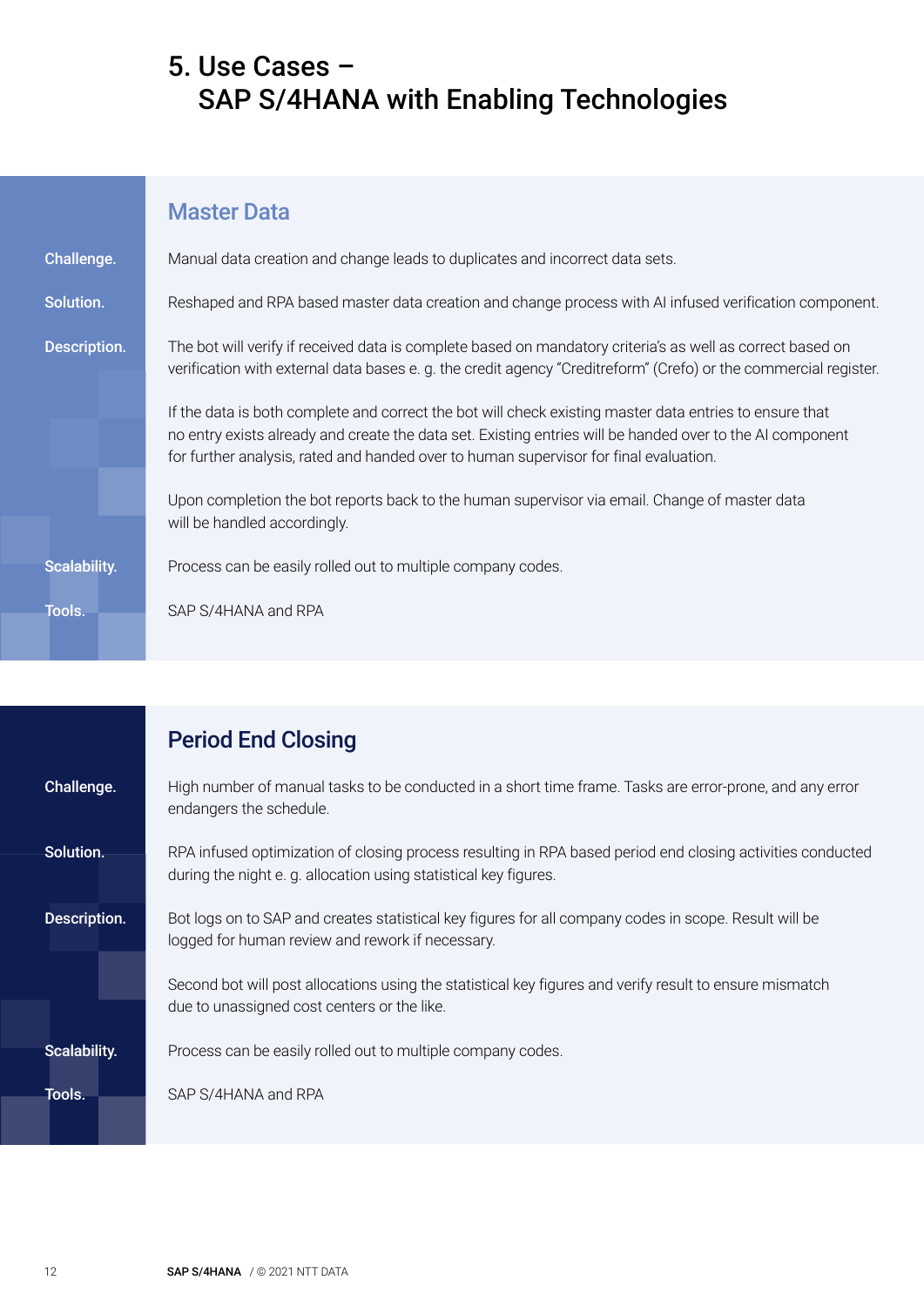|              | <b>Payoff of Sales Provisions</b>                                                                                                                                                                                                                                                                                                                        |
|--------------|----------------------------------------------------------------------------------------------------------------------------------------------------------------------------------------------------------------------------------------------------------------------------------------------------------------------------------------------------------|
| Challenge.   | Sales provisions should only be paid off once the accounts receivable of the underlying business transaction<br>has been paid and the provision is due.                                                                                                                                                                                                  |
| Solution.    | RPA based verification of accounts receivable and relief of payment block                                                                                                                                                                                                                                                                                |
| Description. | Sales provision invoices will receive an automated payment block. Once the sales provision is due the bot<br>will refer to the underling business transaction and verify the payment status of the sales invoice. If the<br>invoice has been paid the payment block will be relived and the sales provision will be paid during the next<br>payment run. |

| <b>Scalability.</b><br>Process can be easily rolled out to multiple company codes. |  |
|------------------------------------------------------------------------------------|--|
|------------------------------------------------------------------------------------|--|

Tools. SAP S/4HANA and RPA

|                     | Settlement of Service Orders, Sales Orders and Production Orders                                                                                                                                                                                                                                                 |  |  |
|---------------------|------------------------------------------------------------------------------------------------------------------------------------------------------------------------------------------------------------------------------------------------------------------------------------------------------------------|--|--|
| Challenge.          | Time consuming and error-prone set of activities as high number of manual tasks to be conducted in a<br>short time frame. Tasks are error-prone, and any error endangers the schedule. Correct processing is vital<br>for cash flow management.                                                                  |  |  |
| Solution.           | RPA based order settlement                                                                                                                                                                                                                                                                                       |  |  |
| Description.        | During month end closing the bot will first settle all suitable service orders. In a second step the bot will<br>settle all billable sales orders and in a third step the production orders. After each step, the bot will check<br>for technical errors based on SAP logs and flag processed orders as settled. |  |  |
| <b>Scalability.</b> | Process can be easily rolled out to multiple company codes.                                                                                                                                                                                                                                                      |  |  |
| Tools.              | SAP S/4HANA and RPA                                                                                                                                                                                                                                                                                              |  |  |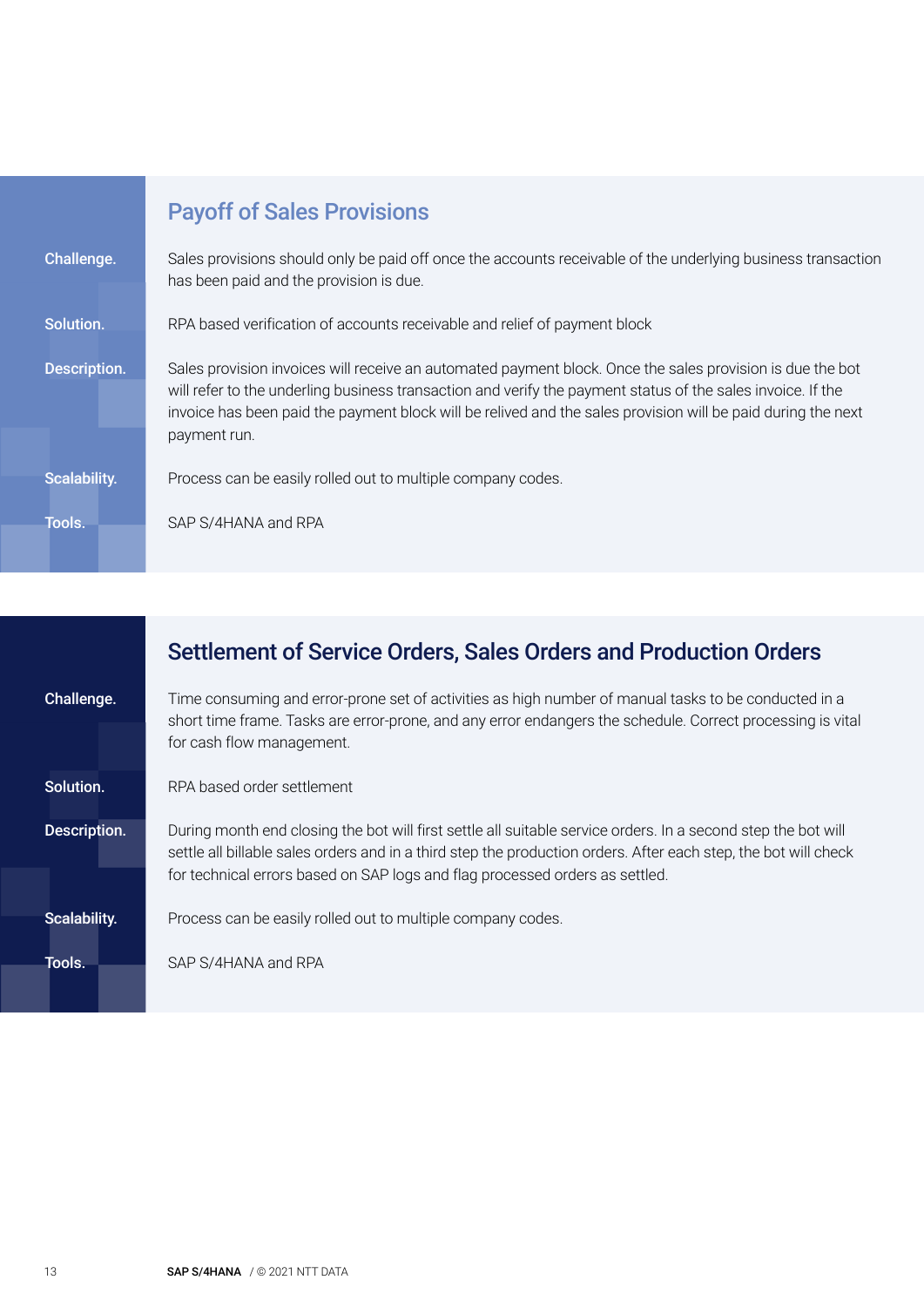|                     | <b>Optimization Enterprise Planning</b>                                                                                                                                                                                                                                                                                                |
|---------------------|----------------------------------------------------------------------------------------------------------------------------------------------------------------------------------------------------------------------------------------------------------------------------------------------------------------------------------------|
| Challenge.          | Optimization needs of daily exact for the short-term horizon in addition to the well-known classic sales<br>planning for the medium to long-term forecast. A high degree of manual effort in gathering and cleaning<br>sales data, leaving little time for analysis, and limited ability to do dynamic aggregation and disaggregation. |
| Solution.           | <b>IBP</b> - Demand Planning                                                                                                                                                                                                                                                                                                           |
| Description.        | Creation of a demand of real-time planning for whole supply chain, from the suppliers to the production and<br>the company network to the end customers, with consideration of financial key figures in the planning and<br>optimization of the supply chain.                                                                          |
| <b>Scalability.</b> | Cloud solution with flexible implementation, user-friendly Fiori web interface and Microsoft Excel as planning<br>interface                                                                                                                                                                                                            |
| Tools.              | IBP on SAP S/4HANA                                                                                                                                                                                                                                                                                                                     |

|              | <b>Warehouse Operations Integrated with Production</b>                                                                                                                                                                                                                                                                                   |  |
|--------------|------------------------------------------------------------------------------------------------------------------------------------------------------------------------------------------------------------------------------------------------------------------------------------------------------------------------------------------|--|
| Challenge.   | Logistic in industries is under pressure to increase productivity and save cost. Warehouse operations are<br>facing growing complexity and disruptive customer demands. Improving warehouse operations is becoming<br>more and more crucial to address rising global logistics network and customized customer expectations.             |  |
| Solution.    | SAP EWM (Extended Warehouse Management) - Advanced Production Integration                                                                                                                                                                                                                                                                |  |
| Description. | Finished materials are produced from production plant. Receiving products should be performed pallet-wise.<br>By identifying incoming pallet in the production inbound receiving area, EWM automatically creates handling<br>unit, an inbound delivery and post goods receipt. Put away warehouse order can be created during receiving. |  |
| Scalability. | Automation of warehouse operations. seamless integration of processes across planning and execution,<br>product development, warehouse, quality, and transportation. Real-time insights in warehouse operations                                                                                                                          |  |
| Tools.       | SAP S/4HANA embedded or decentralized EWM                                                                                                                                                                                                                                                                                                |  |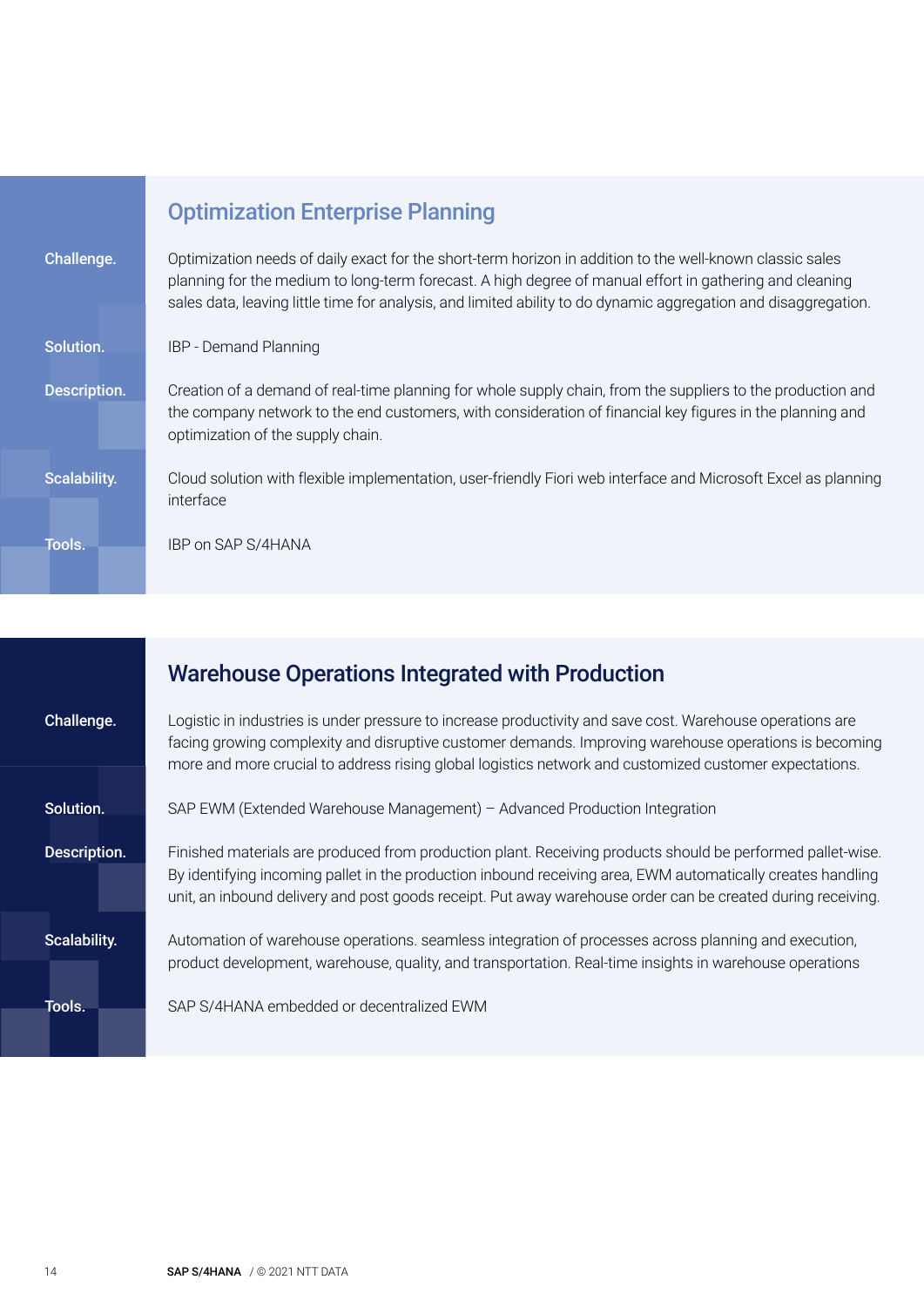# <span id="page-14-0"></span>6. Use Case – SAP S/4HANA based End-to-End Process Optimization

|                     | <b>Purchase to Pay (P2P)</b>                                                                                                                                                                                                                                                                                                                                        |
|---------------------|---------------------------------------------------------------------------------------------------------------------------------------------------------------------------------------------------------------------------------------------------------------------------------------------------------------------------------------------------------------------|
| Challenge.          | Increase efficiency of P2P process                                                                                                                                                                                                                                                                                                                                  |
| Solution.           | Reshape P2P process, combine SAP S/4HANA capabilities with incoming invoice solution,<br>enriched with RPA and AI                                                                                                                                                                                                                                                   |
| <b>Description.</b> | Bleeding edge P2P process optimization includes:<br>Master data management<br>Purchasing governance<br>PO based order process including catalogue management<br>KPI based performance management<br>Digital only document flow<br>Intelligent workflow-based invoice management<br><b>COL</b><br>RPA enhanced process flow<br>Digital controls and RPA enhanced IKS |
| <b>Scalability.</b> | P2P process template can be easily rolled out to further company codes.                                                                                                                                                                                                                                                                                             |
| Tools.              | SAP S/4HANA, vendor invoice management, AI, RPA, EDI, et al.                                                                                                                                                                                                                                                                                                        |

### SAP Template Solutions

To increase the level of standardization even in derivations of SAP's standard is addressed in templatebased approaches, which accelerates rollouts and adaptions in various locations and countries.

» NTT DATA has in-depth experience in innovative, scalable and adaptable SAP template solutions. This practice is even further enriched by NTT DATA Manufacturing Assets, providing standard solutions and extensions, where SAP has no offering or keeps development out of the standard product. There are more than 500 NTT DATA add-ons available. «

Flexibility is extended to interface architecture and innovative/scalable master data management approaches, which are setup to learn continuously and can integrate with near-zero efforts sources without changing the source master data sets.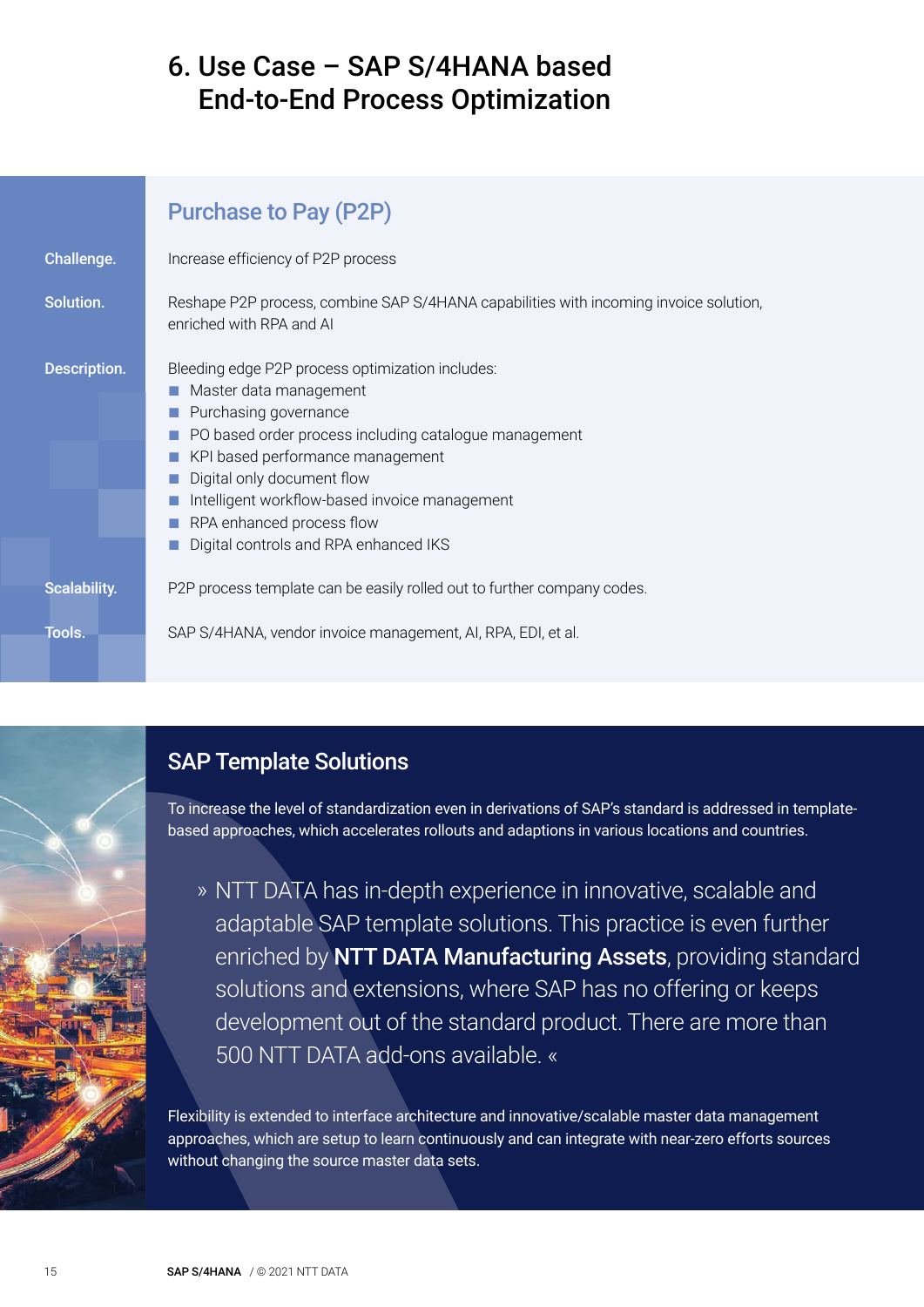# <span id="page-15-0"></span>7. References

|                        | <b>Case Study Discrete Manufacturing</b>                                                                                                                                                                                                                                                                                                                                                                                                                                                                                                                                                                                                                                                                                                                                                                                                                 | <b>Case Study Global High-Tech</b>                                                                                                                                                                                                                                                                                                                                                                                                                                                                                                                                                                                                                                                                                                                                                                                                                                           |
|------------------------|----------------------------------------------------------------------------------------------------------------------------------------------------------------------------------------------------------------------------------------------------------------------------------------------------------------------------------------------------------------------------------------------------------------------------------------------------------------------------------------------------------------------------------------------------------------------------------------------------------------------------------------------------------------------------------------------------------------------------------------------------------------------------------------------------------------------------------------------------------|------------------------------------------------------------------------------------------------------------------------------------------------------------------------------------------------------------------------------------------------------------------------------------------------------------------------------------------------------------------------------------------------------------------------------------------------------------------------------------------------------------------------------------------------------------------------------------------------------------------------------------------------------------------------------------------------------------------------------------------------------------------------------------------------------------------------------------------------------------------------------|
| <b>Our Services</b>    | Support in the development of funda-<br>mental decisions, as well as re-design<br>of business processes with SAP based<br>on the Automotive Model Company<br>process models<br>Creation of the roadmap for template<br>creation and the global rollout<br>Agile creation of the procedural and<br>technical specifications and implemen-<br>tation of the core template<br>Agile introduction of the template and<br>the processes in a production plant as<br>a pilot rollout<br>Development of a reporting strategy                                                                                                                                                                                                                                                                                                                                    | SAP S/4HANA 1809/1909 template<br>implementation; SAP Solution Manager<br>and release management set-up; imple-<br>mentation and delivery of local legal<br>requirements for local rollout teams<br>Implementation of Reporting & Ana-<br>lytics solution providing strategic and<br>operational information (Financial<br>statements, Predictive Accounting and<br>Controlling, OPEX Controlling); data<br>models implemented based on Virtual<br>Data Models using Core Data Services<br>(CDS); front-end reporting using SAP<br>Analysis for Office (AfO) Workbooks,<br>SAP Fiori Apps and SAP Analytics<br>Cloud dashboard with live data based<br>on User needs.<br><b>Business planning solution using</b><br>embedded BW data models and busi-<br>ness planning functions and provides<br>AfO Workbooks as well as SAP Analyt-<br>ics Cloud (SAC) as front-end tools. |
| <b>Client Benefits</b> | Transparent fundamental decisions on<br>the roadmap and the application land-<br>scape in an agile project<br>Standardization of data objects to<br>reduce interfaces and breaks between<br>applications<br>Standardization and harmonization of<br>processes and the system landscape<br>Increasing the degree of automation<br>and integration<br>High system and process understand-<br>ing in the organization for the imple-<br>mentation project<br>Configured processes in modules in<br>SAP S/4HANA in the areas of Product<br>Lifecycle Management (SAP PLM),<br>Finance (SAP FI), Controlling (SAP<br>CO), Sales and Distribution (SAP SD),<br>JIT/JIS (SAP Just-in-time/ Just-in-se-<br>quence), Production Planning (SAP PP),<br>Quality Management (SAP QM), Mate-<br>rials Management (SAP MM), Extended<br>Warehouse Management (SAP EWM) | Global leading template based on SAP<br>S/4HANA with process improvements<br>as elimination of periodic reconciliation<br>steps, using simulations/business sce-<br>narios and predictive analysis.<br>Maximum transparency by holistic<br>view on all finance information, central<br>ownership for finance related data and<br>processes and integrated planning and<br>simulation.<br>Real-time operational reporting with<br>reduced development efforts and<br>improved quality and performance.<br>Constant performance monitoring and<br>evaluation<br>Tools and templates for company and<br>headquarter planning and budgeting                                                                                                                                                                                                                                      |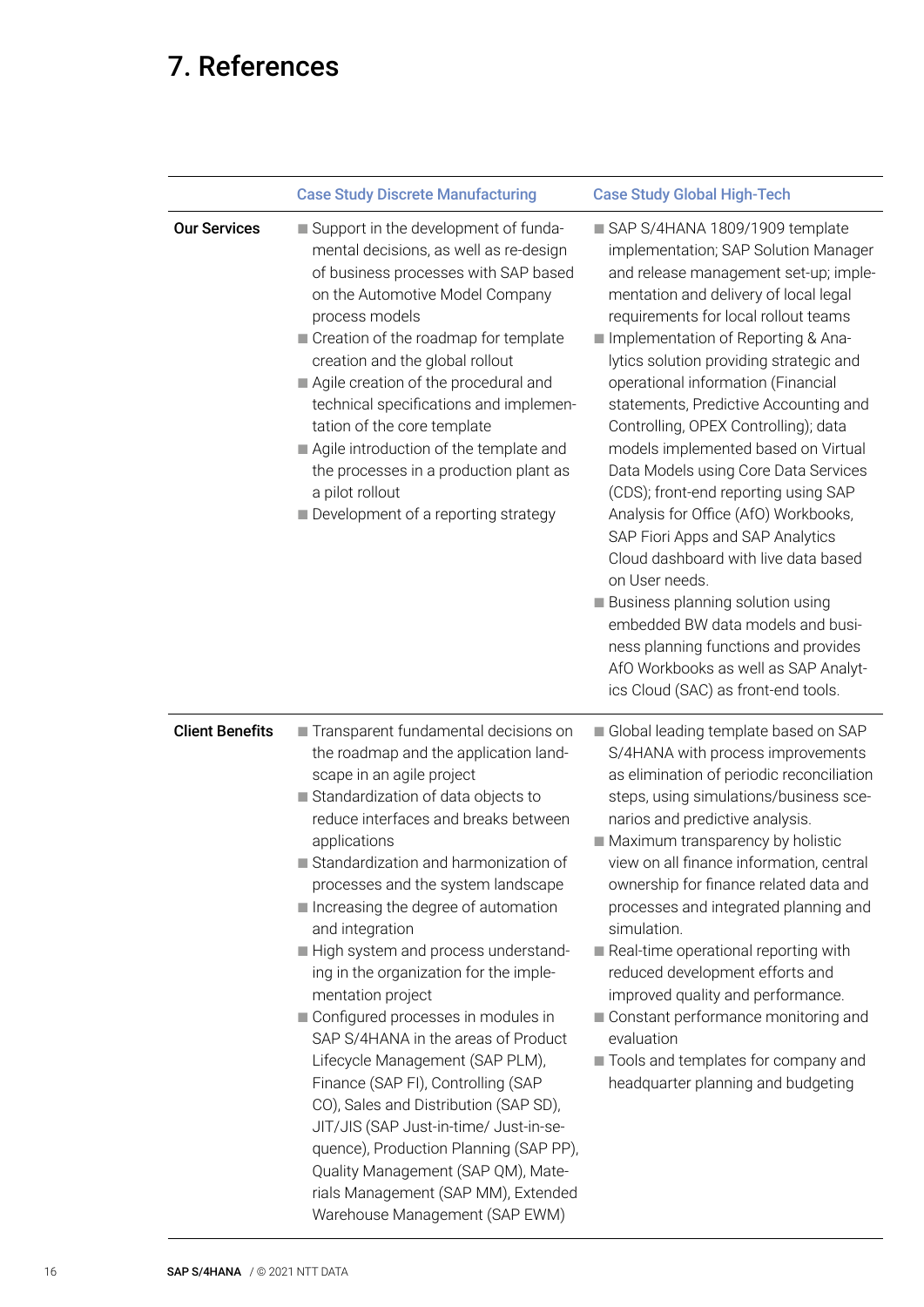# <span id="page-16-0"></span>8. NTT DATA – Your Trusted Global Innovator for Your SAP S/4HANA Digital Transformation

### Take the Advantage of Our SAP S/4HANA Digital Transformation Journey

Following our Japanese DNA, NTT DATA is focused and committed to provide the maximum value for our client and client satisfaction is rated highest on every NTT DATA employee's agenda. In this context our SAP S/4HANA Digital Transformation Journey and our assets are designed to ensure:



Efficiency. Minimizing program efforts via pre-built and tested assets such as our fully fletched SAP Leading Practice Suite IBS. Process Mining as an instrument to ensure individual value for specific client situations is another lever for sustainable efficiency gains for the client.



Speed. Digital transformation projects normally consume a longer period as in the past evolution of existing system. However, our assets shorten and are speeding up the explore and realize phase via proven established and pre-tested assets.



Acceptance. Enablement First via our own NTT DATA Academy, early user interface/user experience on the later system, profound industry knowledge in manufacturing and finally a change management practice over the full project lifecycle ensures the highest acceptance rate and client satisfaction from all SAP S/4HANA Live transformations.



Quality. Our high-quality standards for technology implementation and our leading project and quality assurance practice are decisive factors why our clients gave us a 100 % recommendation rate (Gartner, SAP S/4HANA Study 2019). We are committed to also make your digital transformation journey to an industry-wide reference for manufacturing.



» With NTT DATA you have a trusted global partner with proven track record, who has the experience and competence, skilled people with industry and technology expertise, continuity of teams as we have one of the lowest fluctuations to have a first-class experience of your successful transformation – bringing your vision to life.«

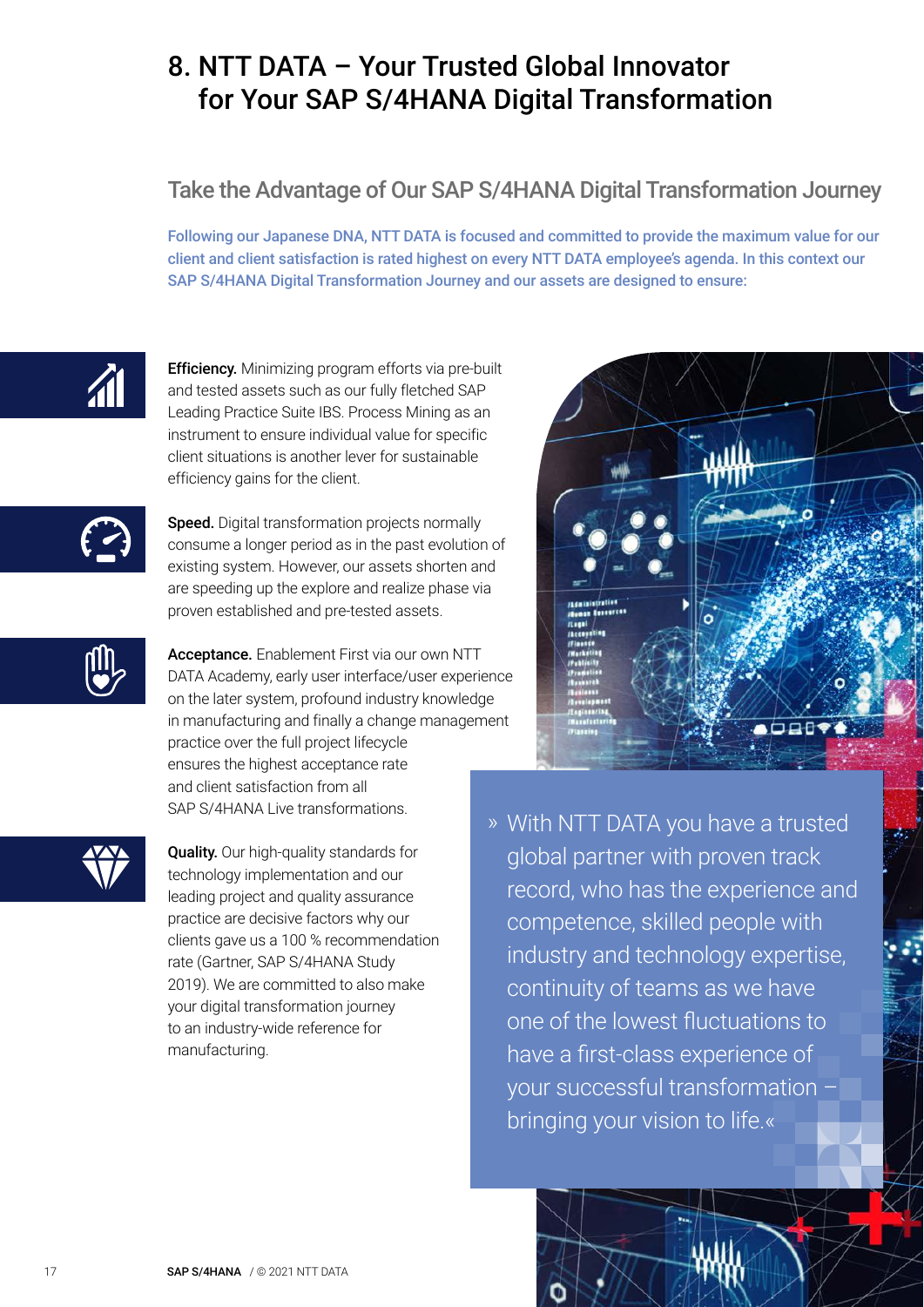#### Rely on Our SAP Expertise – Worldwide

Figure 2: NTT DATA Highlights

# **Experienced.**

+25 years of experience in the manufacturing industry



live transformations

SAP Customers





Projects

# **Moien**

SAP Global Partner and SAP Platinum Partner, several SAP Pinnacle Awards year after year

# **320 +** SAP S/4HANA

**510+** 

SAP HANA customers

Customers (Project & AMS)

# **100 %**

#### **recommendation rate.**

According to Gartner 100 percent recommendation rate of SAP S/4HANA customers

**≈ 4.000** Active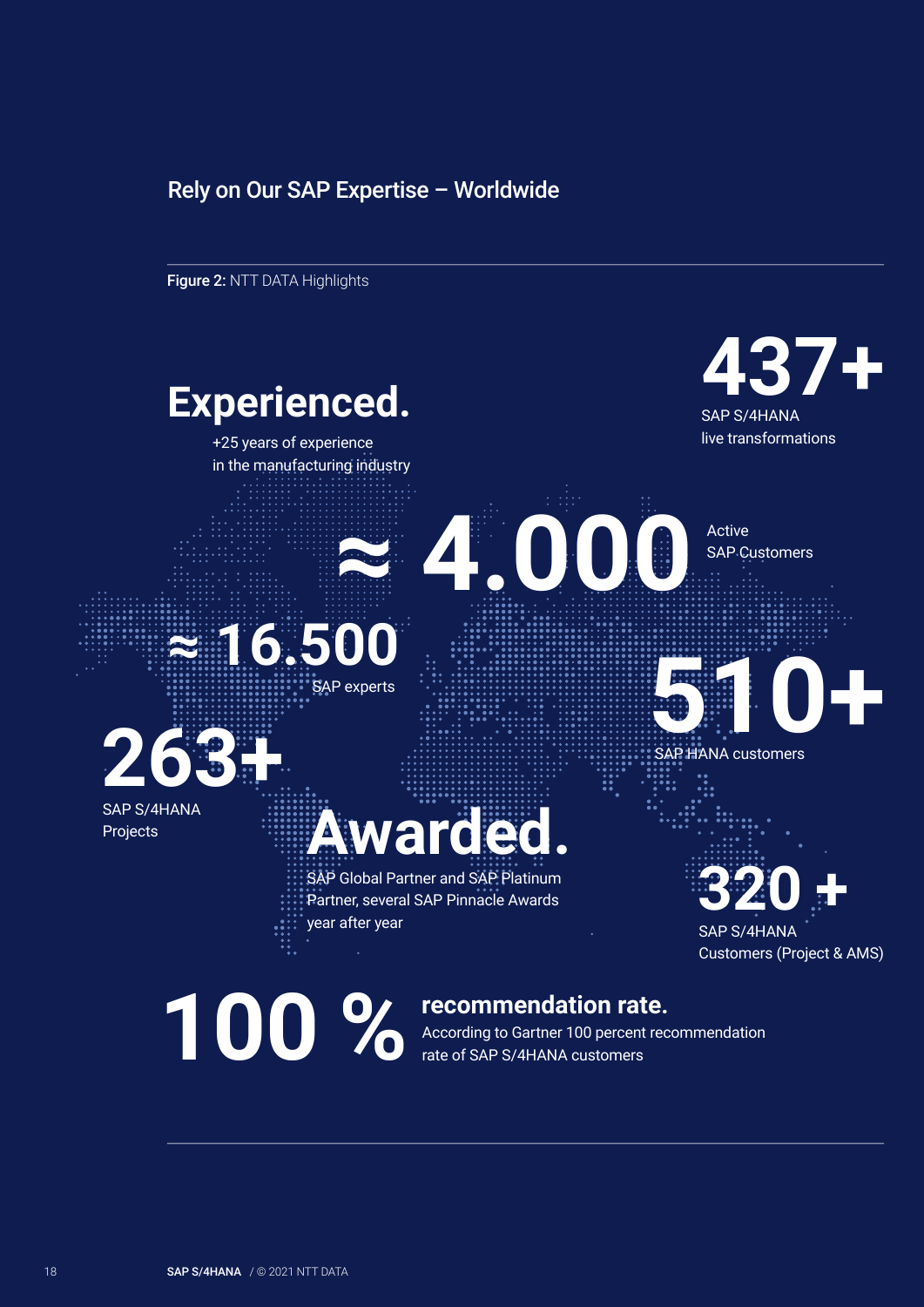# <span id="page-18-0"></span>9. About the authors



Torsten Albrecht Author

SVP, Head of SAP Enterprise Services, NTT DATA DACH





Christian Seider Co-author

SVP, Head of Industry Manufacturing, NTT DATA DACH



## Let's get started

#### **See what NTT DATA can do for you.**

- Deep industry expertise and market-leading technologies
- Tailored capabilities with your objectives in mind
- Partnerships to help you build and realize your vision

Contact one of our authors, or visit **de.[nttdata.com](http://www.nttdata.com)** to learn more.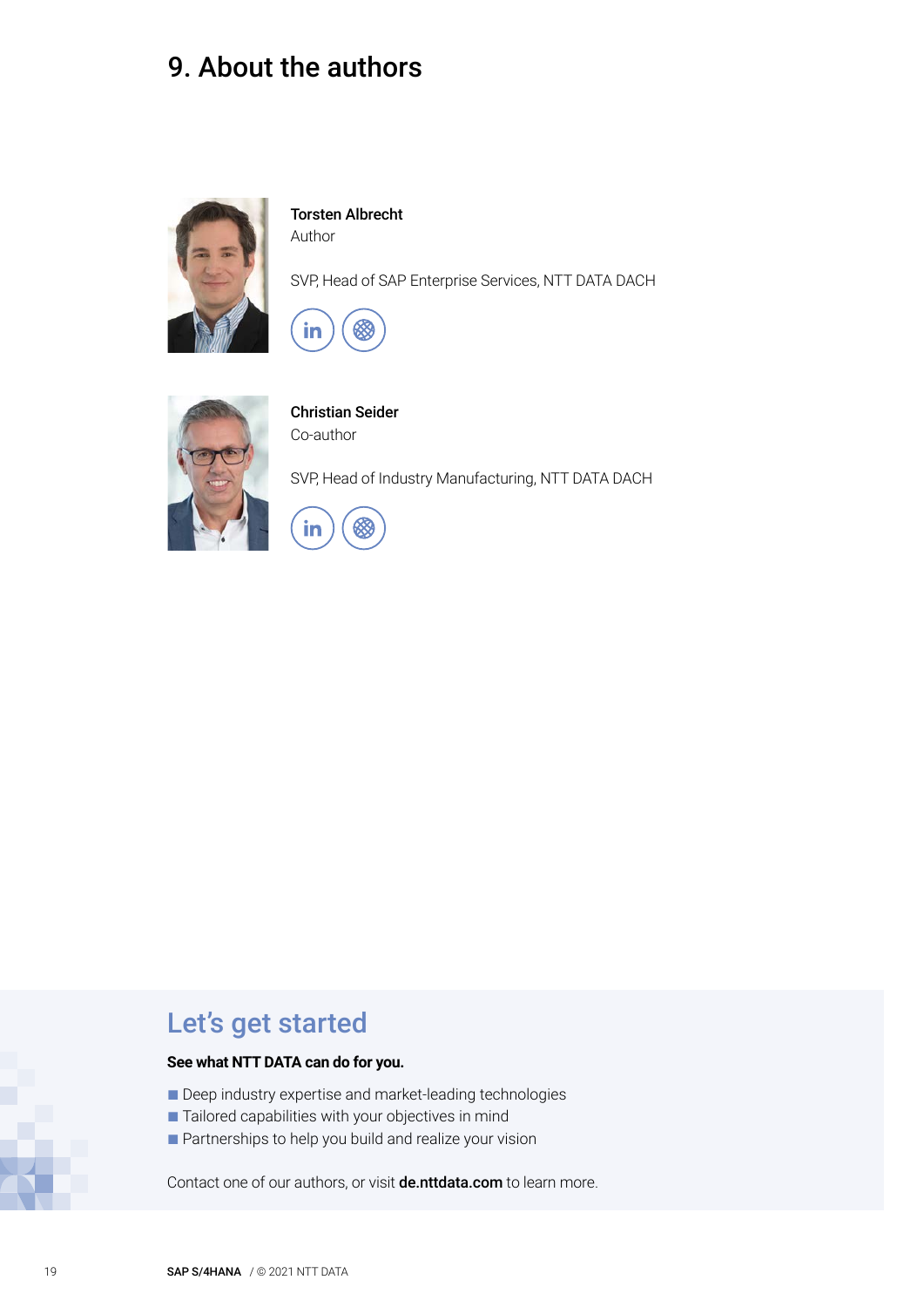#### References – Pictures

- Page 1 Gorodenkoff/Shutterstock.com
- Page 2 sdecoret/Shutterstock.com
- Page 3 Gorodenkoff/Shutterstock.com
- Page 4 solarseven/Shutterstock.com
- Page 5 metamorworks/Shutterstock.com
- Page 10 PopTika/Shutterstock.com
- Page 11 sitthiphong/Shutterstock.com
- Page 15 TWStock/Shutterstock.com
- Page 17 metamorworks/Shutterstock.com
- Page 18 iStock.com/jamielawton

#### **About NTT DATA**

NTT DATA – a part of NTT Group – is a trusted global innovator of IT and business services headquartered in Tokyo. We help clients transform through consulting, industry solutions, business process services, IT modernization and managed services. NTT DATA enables clients, as well as society, to move confidently into the digital future. We are committed to our clients' long-term success and combine global reach with local client attention to serve them in over 50 countries.

#### **Visit us at nttdata.com.**

#### Contact us:

NTT DATA Deutschland GmbH Hans-Döllgast-Straße 26 D-80807 München **Germany** Fon +49 89 9936 -0 de.[nttdata.com](http://www.nttdata.com/de)